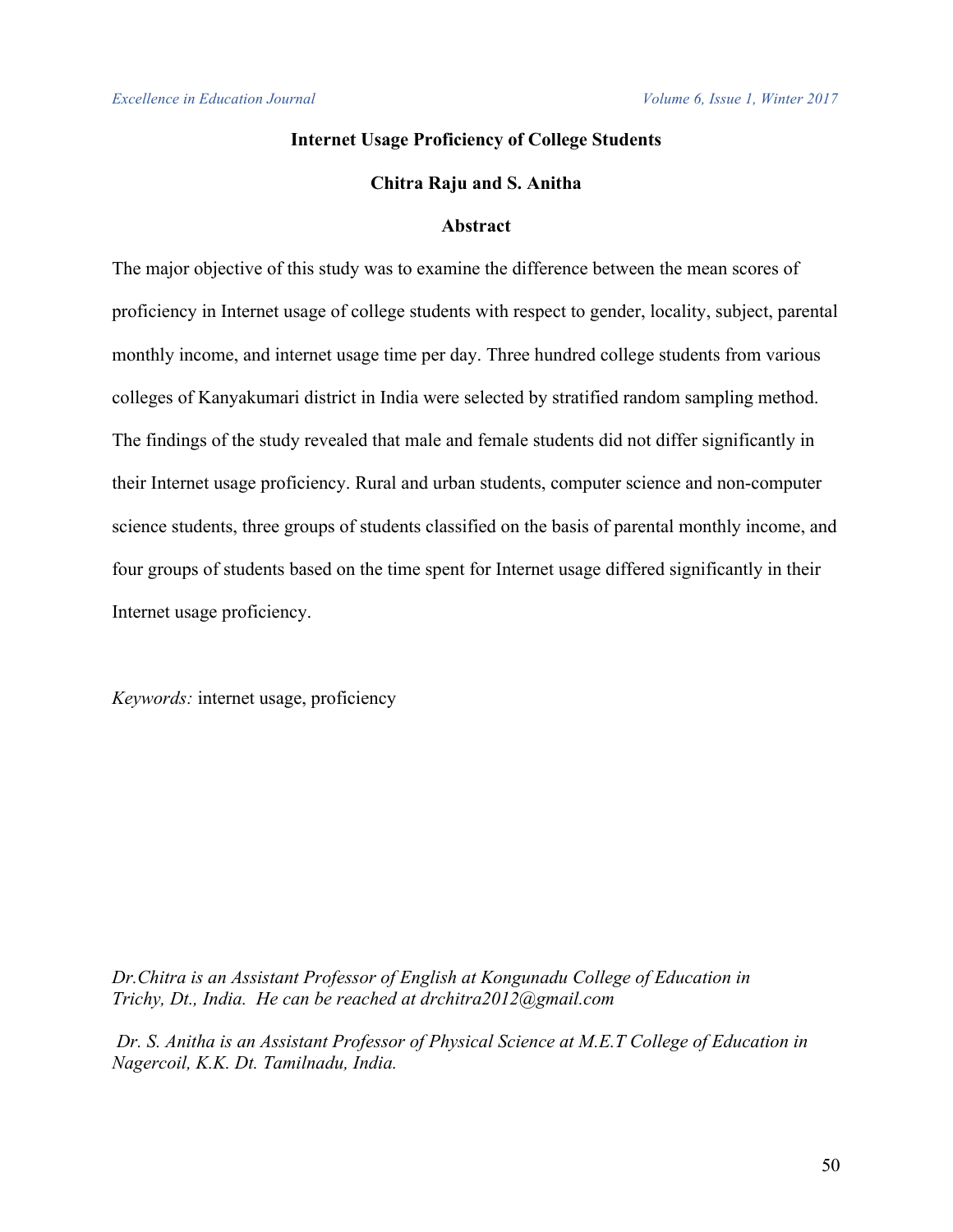# **Introduction**

Technology is just one of many disruptive influences in education today. The phenomenon of today's technology, especially Internet technology, has changed our daily life. These days, the Internet is used by more than half the world's population since the program was found in almost every area related to existence, whether it is knowledge, news, entertainment, education, communications, advertising, and so forth. The Internet swiftly entered the life of the humankind in the  $20<sup>th</sup>$  century. It took us less than 10 years to face the fact of its spreading all over the world, including the developing countries. It has become not only the hugest information resource in the world, but what is even more important, the most rapid means of communication (Anu, 2008).

The Internet is the largest group of computer systems that use Internet Protocol. People from different countries have an opportunity to communicate with each other in quite a short time. Internet has indeed opened up the doors to knowledge at every other place, making itself crucial in the field of education. The Internet has allowed individuals around the world to become more interconnected. Internet is the user-friendly graphical system that offers a huge amount of information to the users. Internet is a medium that is essentially without national borders. It provides a number of learning experiences and educational resources to students, teachers, administrators, policy makers and all those who work for the cause of education (Venkataiah, 2004).

### **Significance of the Study**

The modern technologies particularly the Internet made education no longer limited to the four walls of the class room. Internet is a global communication network that allows computers worldwide to connect and exchange information. The rate of Internet usage has been growing exponentially during the past few years. This is true not only in the United States, but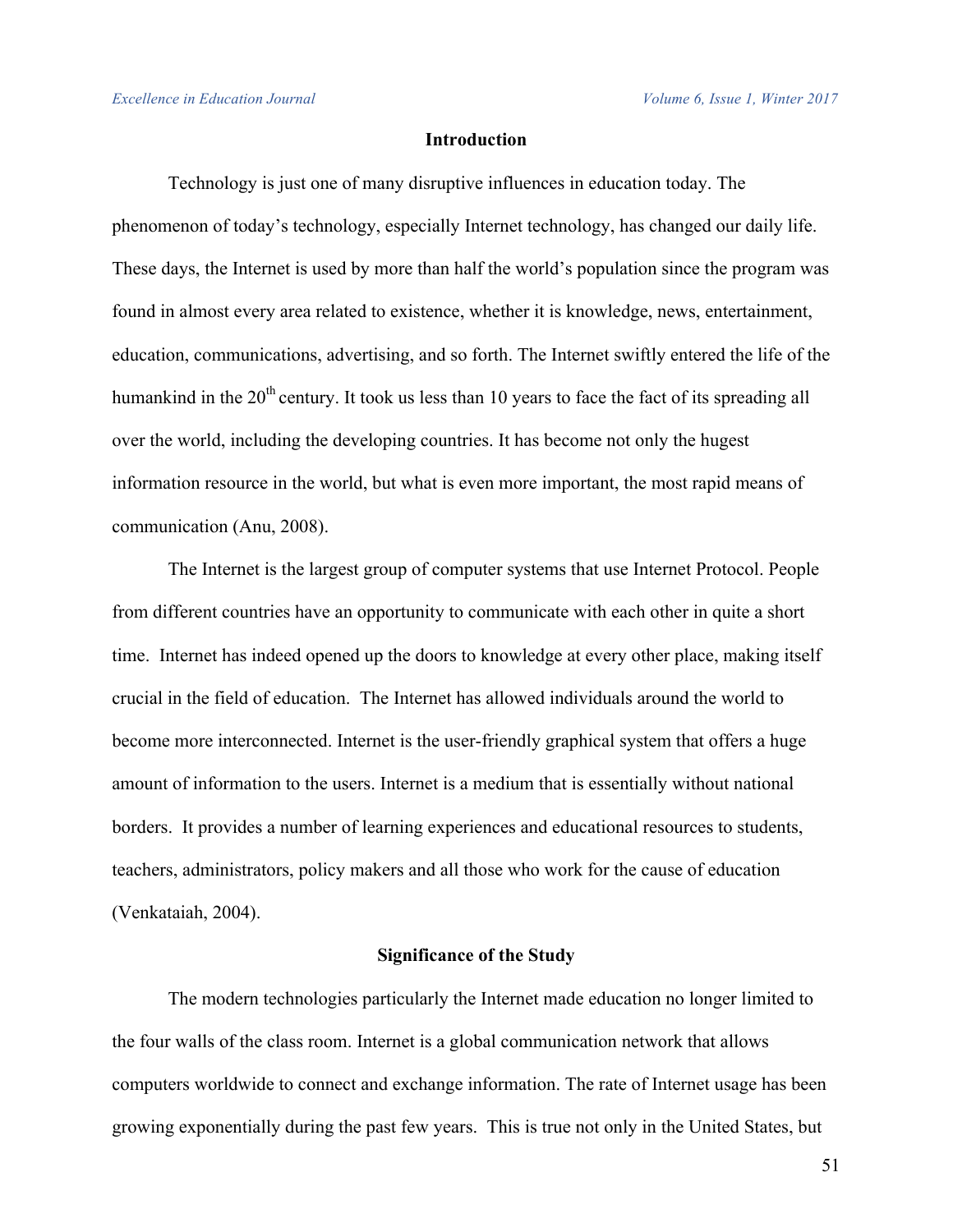#### *Excellence in Education Journal Volume 6, Issue 1, Winter 2017*

around the world a well. Internet is a medium that is essentially without national borders. Computer, Network and Technology have implications for the general proliferation of new technology tools in society. For that reason, computer, network and technology literacies can be discussed as tool literacies. Whereas educators may need special training to use new technologies, educators can effectively determine potential, weaknesses and strengths of the students by analyzing the Internet literacy of the students. The higher the levels of Internet literacy students had the more frequently they use the Internet in their studies (Hwond  $\&$  Wei-Long, 2003).

There is so much that students can do with the Internet. Not only can they communicate with international students, they can gain from others' knowledge and experiences, participate in chat rooms, share ideas and solutions and learn about the diverse culture out there. While the Internet does a lot for students, there are also benefits for parents and teachers. The interactive learning that the Internet provides can help students and parents with little or no English skills to learn English. Parents can become more involved in their children's education by connecting the school with homes, libraries or other access ports. Teachers can adjust to the different learning styles in the classroom. They can also set their own pace of teaching. Individual teaching techniques can become more available, which has been proven to be a factor in student achievement. Teachers have the chance to be able to teach at more than one place simultaneously. They may be in a small town but through the Internet, they can be linked to students in more populated areas. Also, the Internet enables administrators and teachers to spend less time on administration and recordkeeping. This would also give them more time to spend with their students. Education these days has been the top priority for any family or individual person, and no doubt amongst the latest technologies to promote and maintain the education standards the Internet comes first (Varanasi, 2004).

52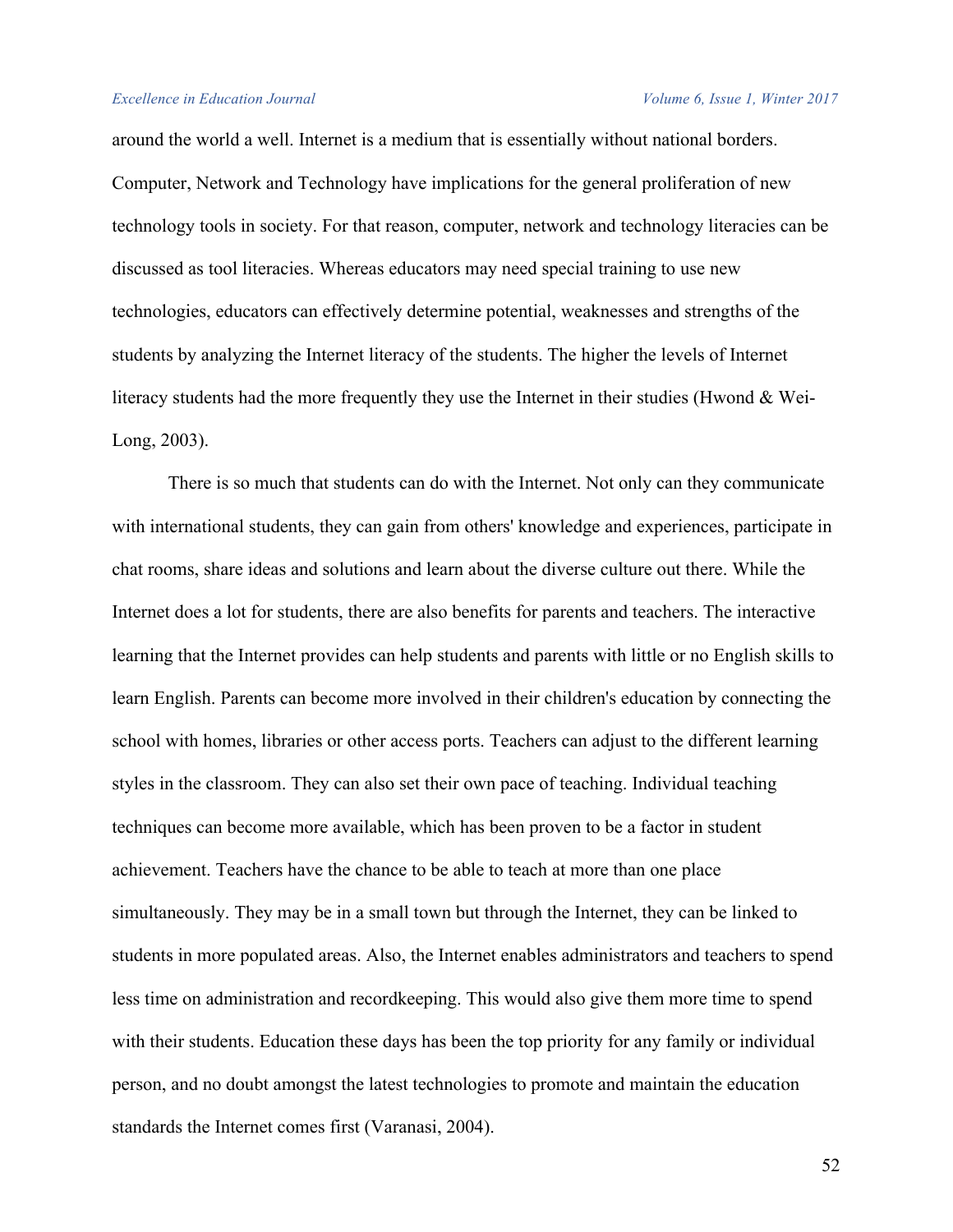Internet is not only an access to websites, these days there is knowledge and information on every aspect of the educational world over the Internet. The resources provided on various web pages are indeed very informative and useful for professionals and students related to every field of work. Internet use time irrespective of purposes is less likely to influence academic performance, while in-degree centrality and ego-network efficiency are more likely to exert positive influence on academic performance (Young, 2006). Hence in this study, the investigator studied the Internet usage proficiency of college students.

#### **Objective**

The objective of this study was to find out whether there was any significant difference in mean scores of Internet usage proficiency of college students with respect to the background variables gender, locality, subject, parental monthly income, and Internet usage time per day.

#### **Hypothesis**

We hypothesized that there existed significant difference in the mean scores of Internet usage proficiency of college students with respect to the background variables gender, locality, subject, parental monthly income, and Internet usage time per day.

#### **Method**

The investigator used survey method for the present study. The sample included 300 college students selected from various colleges of Kanyakumari district by stratified random sampling method. Internet usage proficiency scale was the tool developed by the investigator for the present investigation. The validity of the tool was established using the content validity technique. The investigator used odd-even method for establishing the reliability. The reliability was calculated as 0.993. This showed that the scale possessed a very high reliability. Personal Data Sheet was also used as a tool to collect the personal information about the sample. The t-test and Analysis of Variance (ANOVA) were the statistical techniques used in the present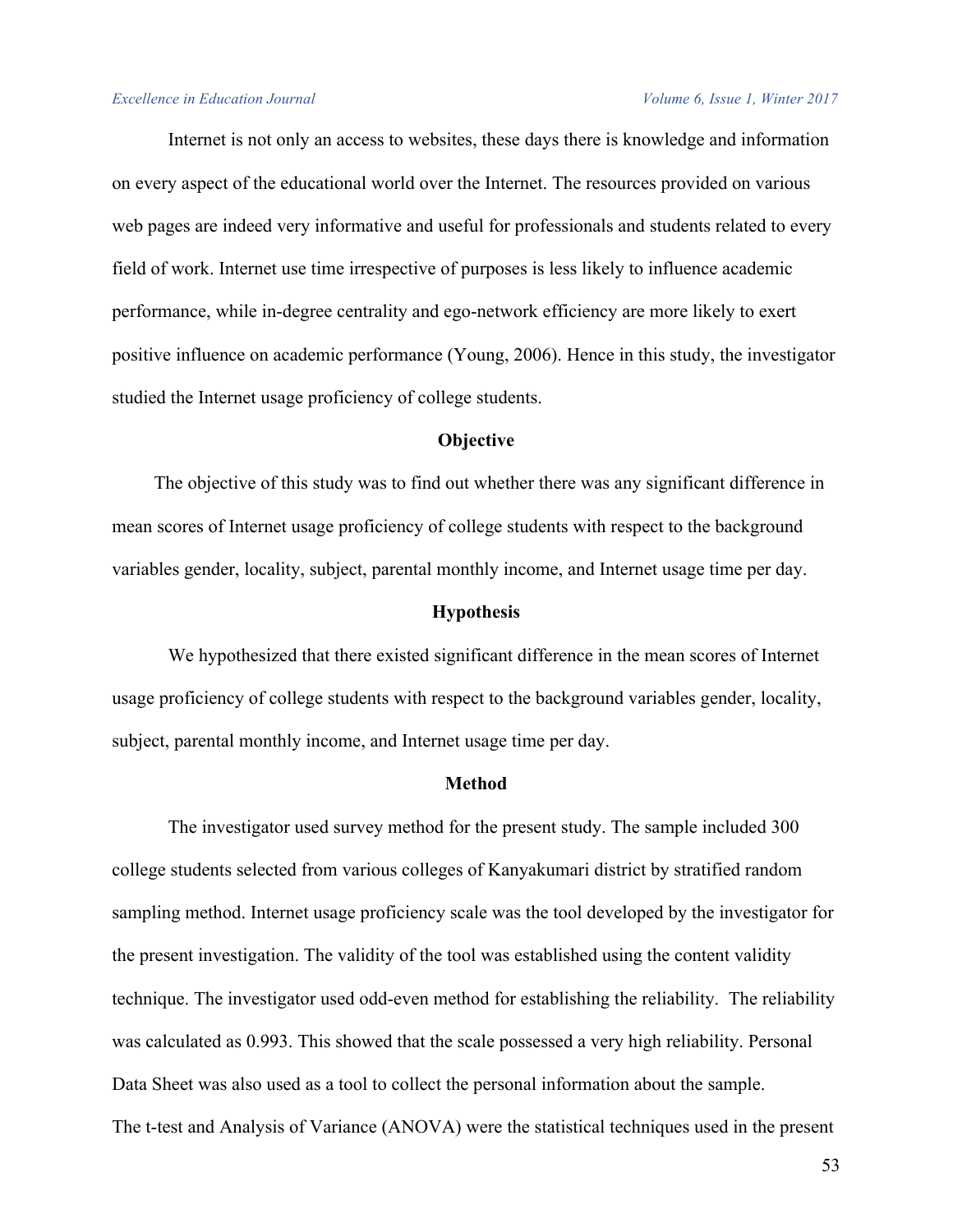## investigation.

# **Results and Discussion**

1. There existed significant difference in the mean scores of male and female college students in their Internet usage proficiency.

**Table - 1**

| <b>Groups compared</b> | N   | M     | <b>SD</b> |       | <b>Result</b> |  |
|------------------------|-----|-------|-----------|-------|---------------|--|
| Female students        | 151 | 13.64 | 3.050     | 0.092 | Not           |  |
| Male students          | 149 | 13.60 | 2.908     |       | Significant   |  |

It is inferred from the above table that there were no significant differences between male and female college students in their Internet usage proficiency  $(t = 0.092)$ . This means that male and female college students were similar in their Internet usage proficiency.

2. There existed significant difference in the mean scores of rural and urban college students in their Internet usage proficiency.

| $Table - 2$            |     |       |           |      |                |  |  |
|------------------------|-----|-------|-----------|------|----------------|--|--|
| <b>Groups compared</b> | N   | M     | <b>SD</b> |      | <b>Result</b>  |  |  |
| Urban students         | 150 | 14.23 | 3.352     |      | Significant at |  |  |
| Rural students         | 150 | 13.01 | 2.441     | 3.62 | $0.01$ level   |  |  |

It is inferred from the above table that there existed significant difference between rural and urban college students in their Internet usage proficiency  $(t = 3.62)$ . The mean scores showed that urban college students possessed more Internet usage proficiency than rural college students. This may be due to the fact that urban college students get more exposure to Internet.

3. There existed significant difference in the mean scores of computer science and noncomputer science college students in their Internet usage proficiency.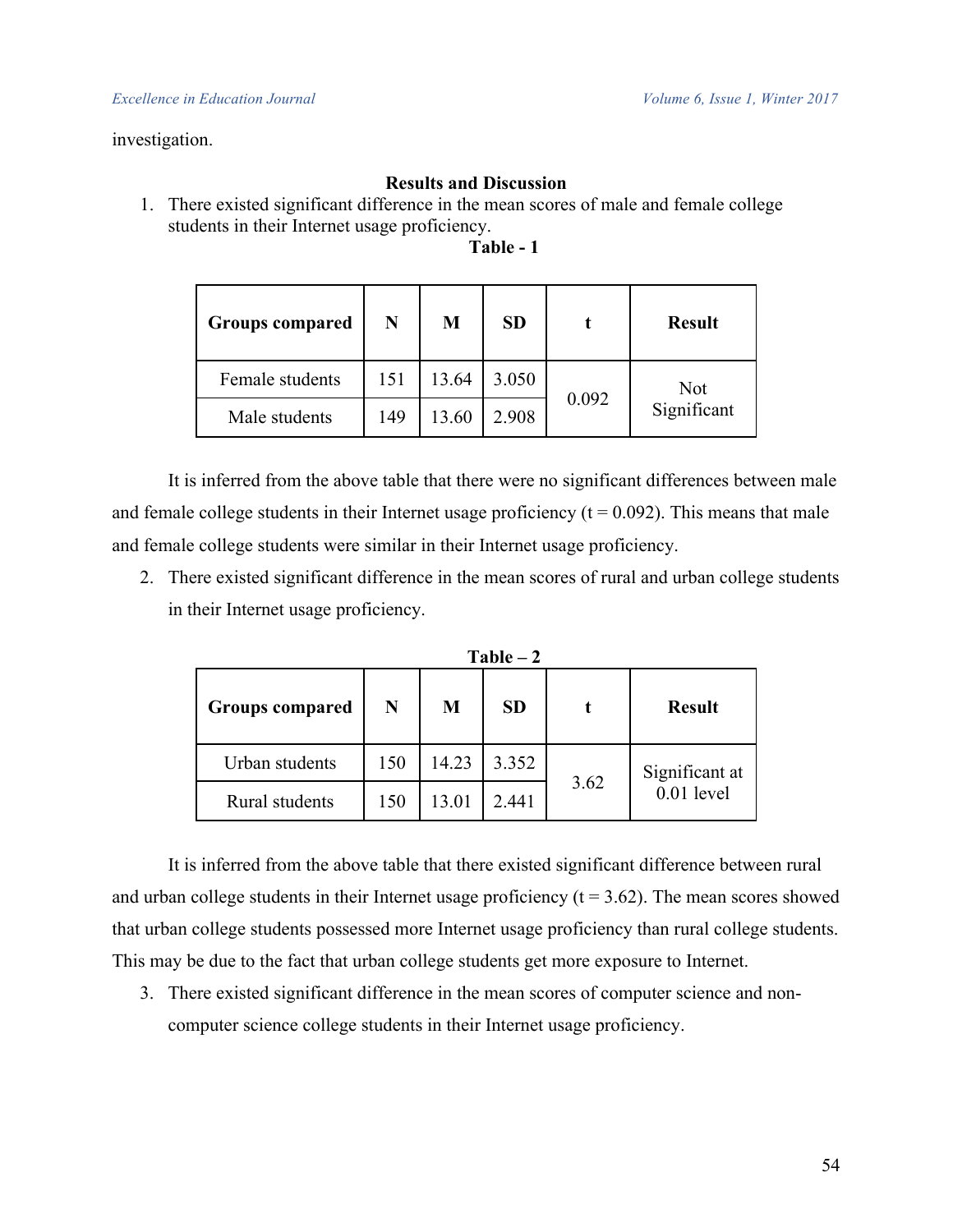| <b>Groups compared</b>           | N   | M     | <b>SD</b> |       | <b>Result</b>  |  |
|----------------------------------|-----|-------|-----------|-------|----------------|--|
| Computer science<br>students     | 130 | 14.26 | 2.743     | 4.415 | Significant at |  |
| Non computer<br>science students | 170 | 12.98 | 2.993     |       | 0.01level      |  |

| able |  |  |
|------|--|--|
|------|--|--|

It is inferred from the above table that there existed significant difference between computer science and non-computer science college students in their Internet usage proficiency  $(t = 4.415)$ . College students studying computer science as their subject have higher proficiency than the non-computer science students.

4. There existed significant difference in the mean scores of college students in their Internet usage proficiency based on their parental monthly income.

| Table - 4     |          |     |           |       |                              |  |  |
|---------------|----------|-----|-----------|-------|------------------------------|--|--|
| Source        | SS       | df  | <b>MS</b> | F     | <b>Result</b>                |  |  |
| Between group | 82.512   | 2   | 41.256    | 4.779 | Significant<br>at 0.01 level |  |  |
| Within group  | 2564.168 | 297 | 8.634     |       |                              |  |  |

**Table - 4**

The above table showed that the three groups of students whose parental monthly income is below 5000, 5000-10,000 and above 10,000 Rupee differed significantly in their Internet usage proficiency. This may due to the fact that parents' socio-economic status influences the students Internet access and usage.

5. There existed significant difference in the mean scores of college students in their Internet usage proficiency based on their Internet usage time per day.

| <b>Source</b> | <b>SS</b> | df  | <b>MS</b> | F     | <b>Result</b>                |
|---------------|-----------|-----|-----------|-------|------------------------------|
| Between group | 99.573    |     | 33.191    | 3.857 | Significant<br>at 0.05 level |
| Within group  | 2547.107  | 296 | 8.605     |       |                              |

**Table - 5**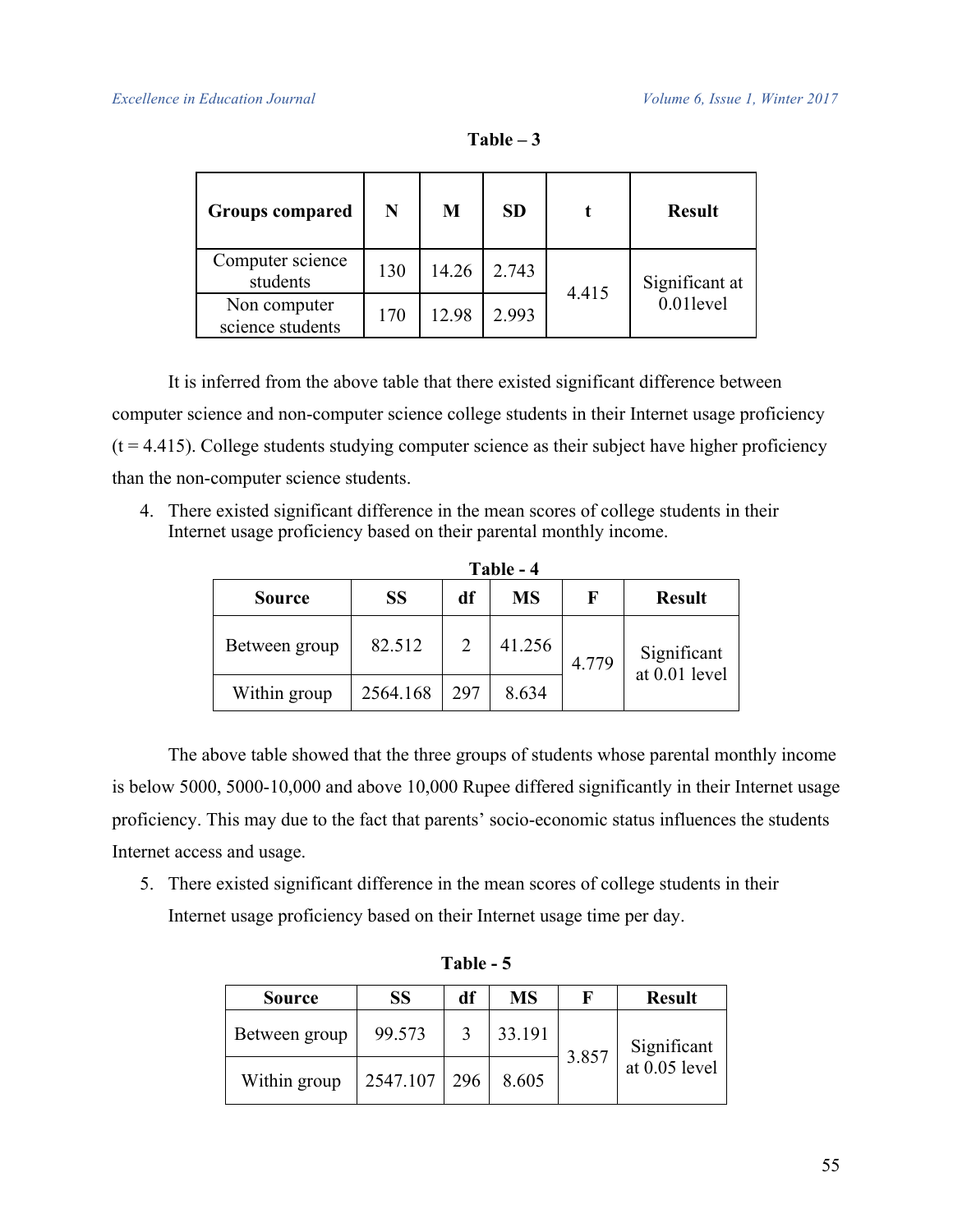The four groups of students (who used less than one hour,  $2 - 4$  hours, 4-6 hours and above 6 hours) differed significantly in their Internet usage proficiency. This may be due to the time spent in Internet and the purpose of the study in Internet.

#### **Findings**

The findings of the study revealed that male and female students do not differ significantly in their Internet usage proficiency. Rural and urban students, computer science and non-computer science students, three groups of college students based on their parental monthly income and the four groups of students classified on the basis of time spent for Internet usage differed significantly in their Internet usage proficiency.

### **Implication of the study**

The importance of computers and ICT continue to increase in schools, colleges and throughout the society. The results of the present investigation imply that the present learning environment should be made more fruitful by the accessibility and use of Internet to the maximum extent possible. Online instruction helps students to learn and to develop computer and information and communication technology literacy. The teachers act as a guide to train students to work in pairs or small groups to achieve shared learning goals.

#### **Conclusions**

Computer and information technologies are getting more or less to be standard and integral part of our life. Rapid development of the Internet enables us to introduce learning in virtual distance forms. As it is everyone's responsibility for his or her own education, we can expect that the one who wants to learn something will be able to find someone who would provide the best instruction on the Internet. If it really happened, it would probably influence the higher forms of education. Students must be taught to browse efficiently in various media, but especially in text. The modern advances in information technology have revolutionized the content of knowledge and the process of educational transaction. A key to the twenty first century is that learning throughout life will be essential. Curriculum upgradation, productivity orientation, and value education should be implemented in education. Internet education thus also should be provided for all individuals to balance their time according to their own needs. This also allows the poor class of people to work and study at the same time through Internet education.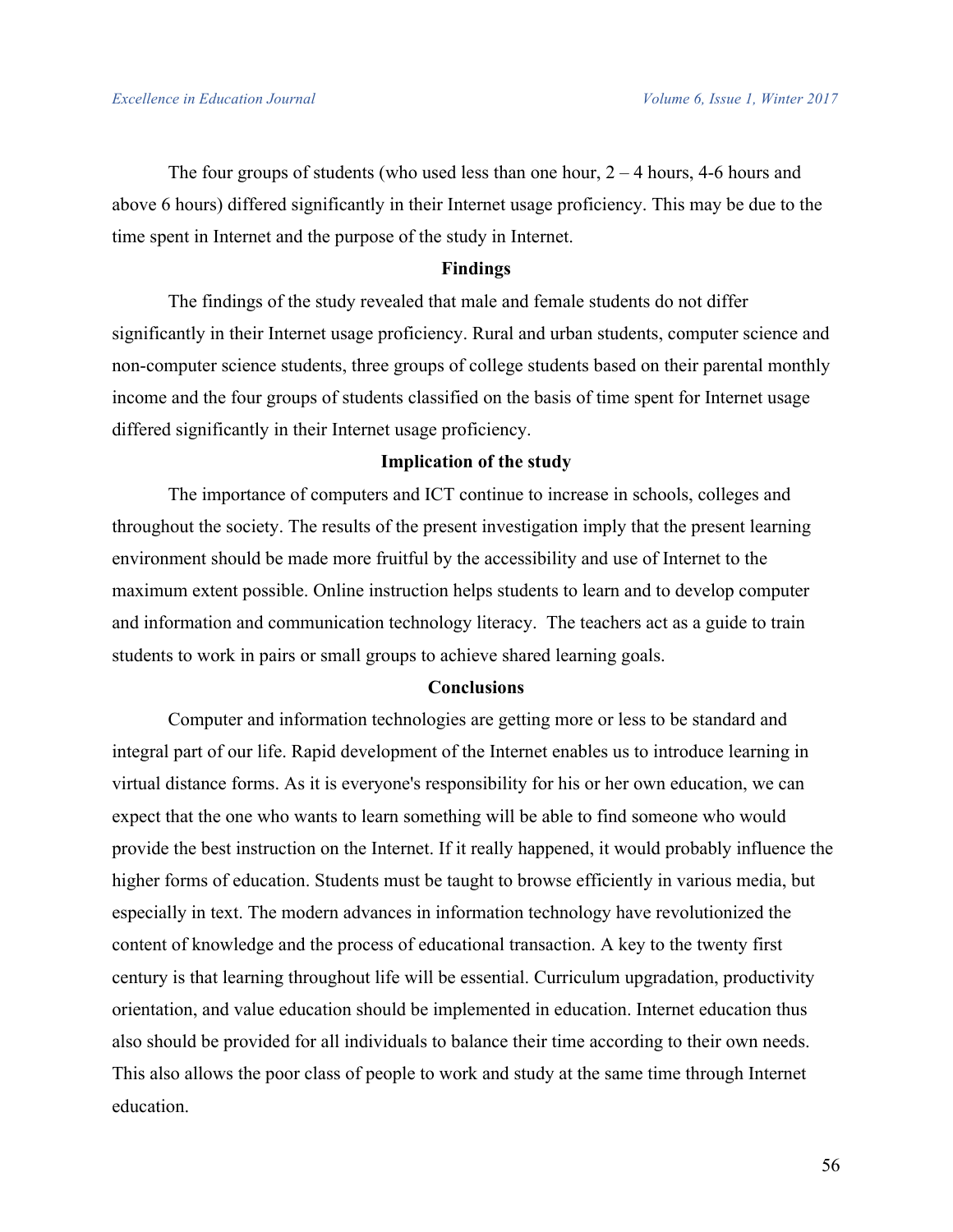# *Appendix: Internet Usage Proficiency Scale* **Ms. S. Anitha and Dr. S. Sam Sananda Raj - 2009**

Instructions:

Read each of the following statements carefully. Choose the answer from the following by putting a tick mark against it. Your answer will be kept confidential and will be used for my research purpose only.

|     |    | Internet is used to ------------------- with other people. |           |                     |              |            |            |                |                                                                                   |
|-----|----|------------------------------------------------------------|-----------|---------------------|--------------|------------|------------|----------------|-----------------------------------------------------------------------------------|
|     |    | a. Separate                                                |           | b. Distinguish      |              |            | c. Connect |                |                                                                                   |
|     |    |                                                            |           |                     |              |            |            |                |                                                                                   |
| 2.  |    | MS – Internet explorer is a -----------------              |           |                     |              |            |            |                |                                                                                   |
|     | a. | Website                                                    |           | b. Operating system |              |            |            | c. Browser     |                                                                                   |
|     |    |                                                            |           |                     |              |            |            |                |                                                                                   |
| 3.  |    | Each web page has -------------- address.                  |           |                     |              |            |            |                |                                                                                   |
|     | a. | Unique                                                     |           | b. Double           |              | c. Multi   |            |                |                                                                                   |
|     |    |                                                            |           |                     |              |            |            |                |                                                                                   |
| 4.  |    |                                                            |           |                     |              |            |            |                |                                                                                   |
|     | a. | connected                                                  |           | b. disconnected     |              |            | c. Exit    |                |                                                                                   |
| 5.  |    | Broad band is a --------------- of internet.               |           |                     |              |            |            |                |                                                                                   |
|     |    | Type                                                       |           | b. Section          |              | c. part    |            |                |                                                                                   |
|     | a. |                                                            |           |                     |              |            |            |                |                                                                                   |
| 6.  |    |                                                            |           |                     |              |            |            |                |                                                                                   |
|     |    | Mail-id<br>a.                                              |           | $\mathbf{b}$ .      |              | program    |            | $c_{\cdot}$    | browser                                                                           |
|     |    |                                                            |           |                     |              |            |            |                |                                                                                   |
| 7.  |    |                                                            |           |                     |              |            |            |                | The process of copying from a remote computer on the internet to your computer is |
|     |    | called -----------                                         |           |                     |              |            |            |                |                                                                                   |
|     |    | File<br>a.                                                 |           | $\mathbf b$ .       | File         |            |            | $c_{-}$        | File using                                                                        |
|     |    | updating                                                   |           |                     | down         |            |            |                |                                                                                   |
|     |    |                                                            |           |                     | loading      |            |            |                |                                                                                   |
| 8.  |    | Most common type of internet connection is --------        |           |                     |              |            |            |                |                                                                                   |
|     |    | $Dial - up$<br>a.                                          |           | $\mathbf b$ .       |              | Direct     |            | $c_{\cdot}$    | Drill                                                                             |
|     |    |                                                            |           |                     |              |            |            |                |                                                                                   |
| 9.  |    | $\bullet$ in indicates websites of ------------            |           |                     |              |            |            |                |                                                                                   |
|     |    | India<br>a.                                                |           |                     | b. Australia |            |            | $c_{\cdot}$    | Indonesia                                                                         |
| 10. |    | . COM indicates ---------- organization.                   |           |                     |              |            |            |                |                                                                                   |
|     |    | a.                                                         | governmen | b.                  |              | commercial |            | $\mathbf{c}$ . | academic                                                                          |
|     |    | t                                                          |           |                     |              |            |            |                |                                                                                   |
|     |    |                                                            |           |                     |              |            |            |                |                                                                                   |

11. Page down button is used to see -------------

| u. | Next<br>page<br>J | revious<br>U. | urrent |
|----|-------------------|---------------|--------|
|    |                   | page          | page   |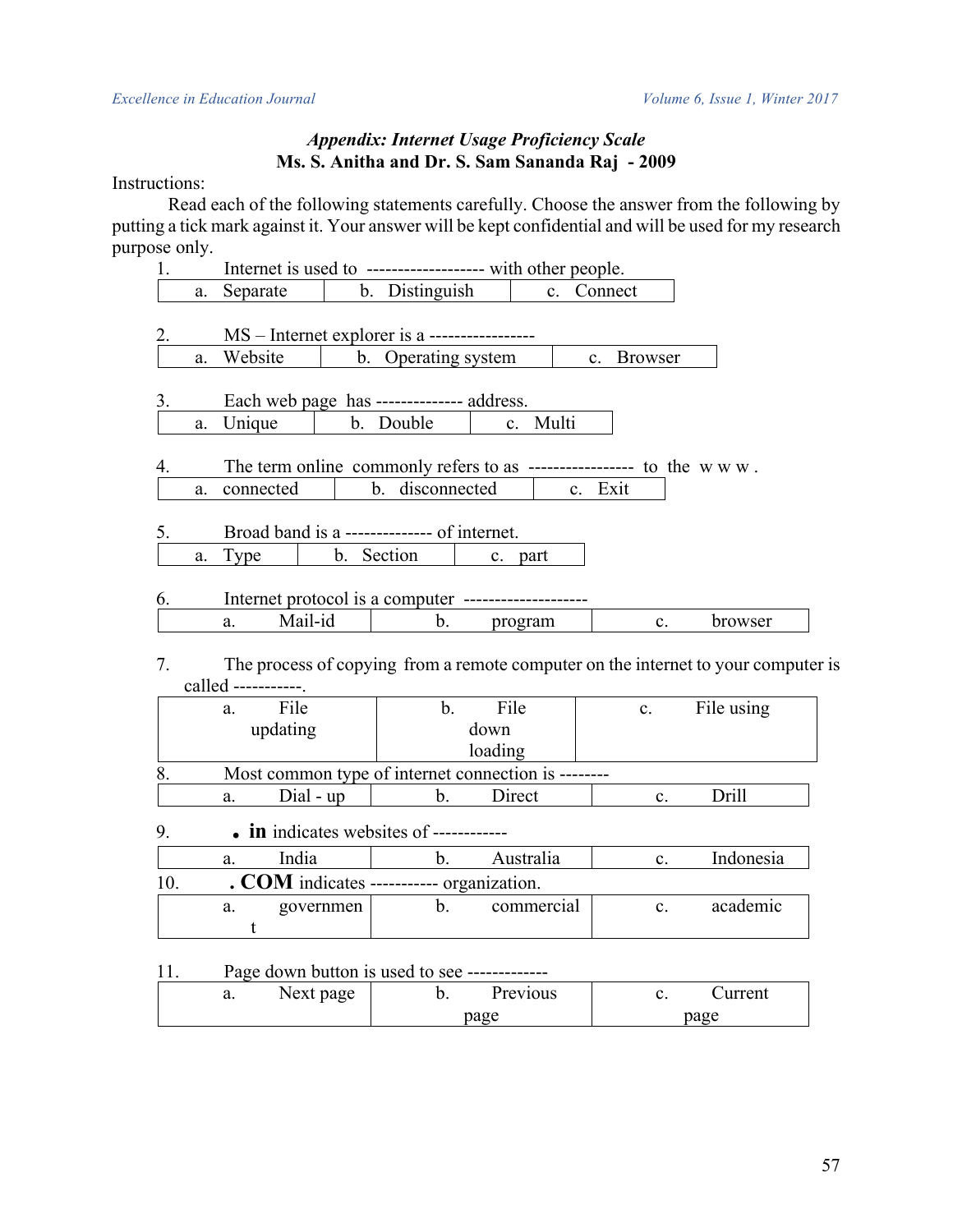# *Excellence in Education Journal Volume 6, Issue 1, Winter 2017*

| 12. |    | Wikipedia is a ------------ dictionary.          |                |                                                                |                |                                                                                          |
|-----|----|--------------------------------------------------|----------------|----------------------------------------------------------------|----------------|------------------------------------------------------------------------------------------|
|     | a. | web                                              | $\mathbf{b}$ . | oxford                                                         |                | computer<br>$c_{\rm m}$                                                                  |
| 13. |    |                                                  |                | Language management system (LMS) is a web based -----------    |                |                                                                                          |
|     | a. | evaluation                                       | b.             | application                                                    | $\mathbf{c}$ . | internet                                                                                 |
| 14. |    |                                                  |                |                                                                |                | E-learning tools are ------------ made to operate with in a selected course design.      |
|     | a. | worse                                            | b.             | best                                                           | $\mathbf{c}$ . | not                                                                                      |
| 15. |    |                                                  |                |                                                                |                | Favorites / Bookmarks utility is used to -------------- a new page quickly in the place. |
|     | a. | save                                             | b.             | open                                                           | $c_{\cdot}$    | close                                                                                    |
| 16. |    | --------- is a search service used in internet.  |                |                                                                |                |                                                                                          |
|     | a. | Internet                                         | $b_{\cdot}$    | Google                                                         | $\mathbf{c}$ . | Ms-Word                                                                                  |
| 17. |    | Telnet is used for ---------------- application. |                |                                                                |                |                                                                                          |
|     | a. | commercial                                       |                | b. educational                                                 | $\mathbf{c}$ . | sports                                                                                   |
| 18. |    | The expansion of SOAP is ------------.           |                |                                                                |                |                                                                                          |
|     | a. | School                                           | b.             | Simple                                                         | $c_{\cdot}$    | Student                                                                                  |
|     |    | Object                                           |                | Object Access                                                  |                | Object Access                                                                            |
|     |    | Assessment                                       |                | protocol                                                       |                | Protocol                                                                                 |
|     |    | protocol                                         |                |                                                                |                |                                                                                          |
| 19. |    |                                                  |                |                                                                |                | ---------- is a fast way to communicate with other internet users around the world.      |
|     | a. | Chat                                             | b.             | Fax                                                            | $c_{\cdot}$    | E-mail                                                                                   |
| 20. |    |                                                  |                | Searching a topic in internet is done by --------------------- |                |                                                                                          |
|     | a. | Search                                           | $\mathbf{b}$ . | Search tools                                                   | $c_{\cdot}$    | Search                                                                                   |
|     |    | engines                                          |                |                                                                |                | machines                                                                                 |

# **Answer Key**

| <b>Sl. No.</b> | <b>Choice</b> | <b>Sl. No.</b> | <b>Choice</b> |
|----------------|---------------|----------------|---------------|
| $\mathbf{1}$   | $\mathbf c$   | 11             | a             |
| $\overline{2}$ | $\mathbf c$   | 12             | a             |
| 3              | a             | 13             | $\mathbf b$   |
| $\overline{4}$ | a             | 14             | $\mathbf c$   |
| 5              | a             | 15             | a             |
| 6              | $\mathbf b$   | 16             | $\mathbf b$   |
| 7              | a             | 17             | $\mathbf a$   |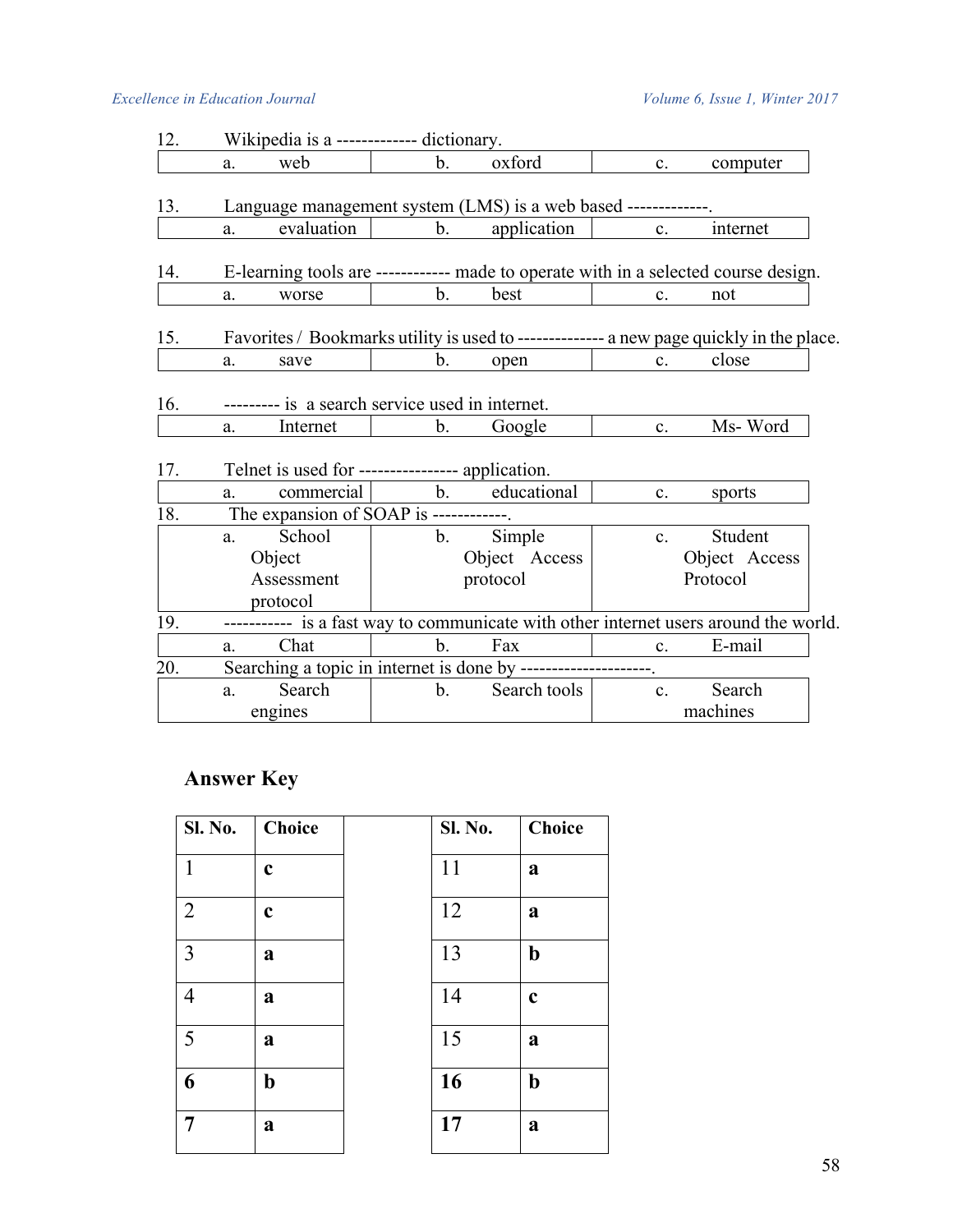# *Excellence in Education Journal Volume 6, Issue 1, Winter 2017*

| 8  | a | 18 | $\mathbf b$ |
|----|---|----|-------------|
| Q  | a | 19 | a           |
| 10 | a | 20 | a           |